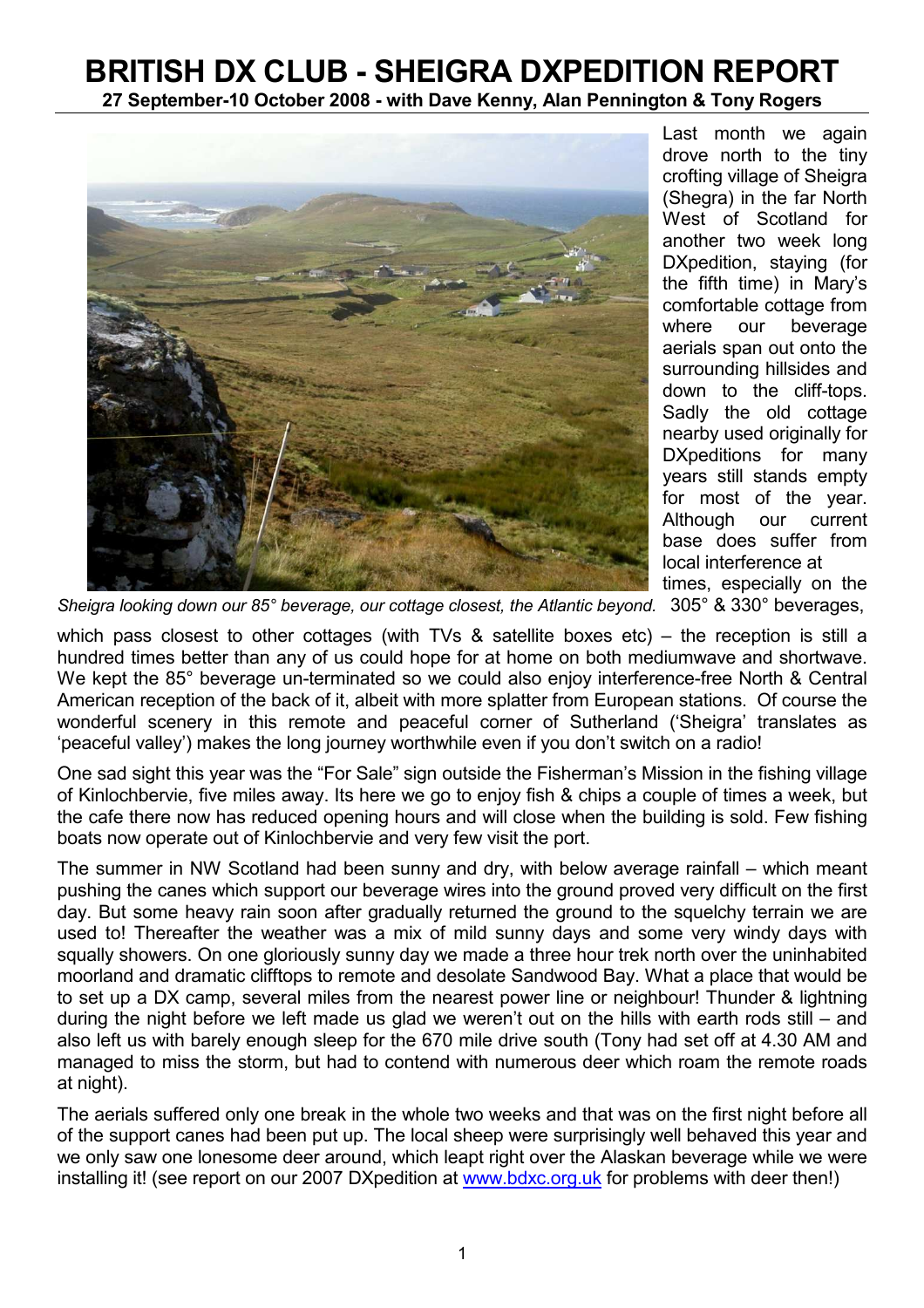All of our logs were made using AOR7030+ receivers operating in real-time, using the skill (and luck!) of the operator to decide which single frequency to tune to at any particular time. Not a Perseus or other SDR in sight! We like to compare it to fishing with a rod and line as opposed to trawling from a factory ship. We may not catch as much, but to us it's much more enjoyable! Conditions were stable and fairly flat throughout for the first week providing steady all-round MW DX. Trans-Atlantic stations faded in with Newfoundland audible from around 2100 most days with fadeout usually between 0830 and 0900. Local evening reception from North America included one daytimer and several other stations which reduce power at local sunset. There was also a good opening to the Prairies. British Columbia and California on the morning of  $9<sup>th</sup>$  October with a later fade-out – KGA Spokane for example was still audible past 1030 UTC (1130 BST). But no reception of Alaska this time. Our main listening times for this part of the world were 2200-0000 and 0500- 0830. As in 2007, we had very little South American reception - probably due to a combination of our aerials (no room for a wire in this direction) and conditions.

Afternoon fade-in from Asia was typically around 1600 UTC most days (a little earlier during the second week), with reception continuing past midnight at times. During the second week things got most interesting. There was particularly good reception from India on 5 October and then from Japan and the Philippines on 8-10 October. In fact conditions were so good on our last day that we took down the aerials in between listening sessions and left the main Asian beverage up until late afternoon, finally winding it in after 6pm local time as the sun was setting. The southerly 190° beverage produced a nice selection of UK LPAMs. We also did plenty of SW listening at Sheigra too and as usual our SW logs are included separately within the HF and Tropical Band Logbooks, suffixed APs, DKs and TRs. European logs (apart from LPAMs) are in MW Report.

| <b>Receivers</b> | <b>Tony Rogers</b>            | AOR AR 7030 Plus and Palstar pre-amp                                                               |
|------------------|-------------------------------|----------------------------------------------------------------------------------------------------|
|                  | Alan Pennington               | AOR AR 7030 Plus and Palstar pre-amp                                                               |
|                  | Dave Kenny                    | AOR AR 7030 Plus and tuneable pre-amp                                                              |
|                  |                               | <b>Aerials</b> (all long-wire beverages using 7-strand 0.2mm wire supported on 4-5ft bamboo canes) |
| 45 degrees       | 620m beverage - terminated    | Far East                                                                                           |
| 85 degrees       | 500m beverage - un-terminated | Mid East & Asia $(+ C & N$ America off the back)                                                   |

| 85 degrees  |                            | 500m beverage - un-terminated Mild East & Asia (+ C & N America off the back) |
|-------------|----------------------------|-------------------------------------------------------------------------------|
| 190 degrees | 450m beverage - terminated | UK LPAMs & West/Central Africa                                                |
| 305 degrees | 640m beverage - terminated | North America                                                                 |
| 330 degrees | 500m beverage - terminated | Alaska & West Coast North America                                             |

## Notable loggings below are highlighted in bold.

## **AFRICA**

| 595 |  | 1815 05/10 RTM-A, Oujda, Morocco                | Talk in FF (off channel -should be on 594) |
|-----|--|-------------------------------------------------|--------------------------------------------|
| 783 |  | 2158 04/10 R Mauritania, Nouakchott             | Local songs // 4845                        |
| 819 |  | 1823 02/10 R Cairo, Batra                       | General px in Arabic // 6290               |
| 917 |  | 2118 02/10 R Gotel, Yola, Nigeria (pres)        | YL in Hausa, mentions Yola. Nx in EE 2200  |
|     |  | 1251 1741 08/10 V of Africa, Tripoli, Libya     | AA ID                                      |
|     |  | 1530 2100 06/10 VOA, Sao Tome                   | VOA news EE // 6080                        |
|     |  | 1550 2133 06/10 Nat R SADR, nr Tindouf, Algeria | Speech in AA // 6300                       |
|     |  |                                                 |                                            |
|     |  |                                                 |                                            |

## ASIA / MIDDLE EAST

| 540 | 1735 | 02/10 IRIB Mashhad, Iran            | Pers     |
|-----|------|-------------------------------------|----------|
| 558 | 1645 | 06/10 Xinjiang PBS, Urumqi.         | Talk     |
| 558 | 1650 | 30/09 IRIB R Farhan, Gheslagh, Iran | px ir    |
| 585 | 1631 | 05/10 AIR, Nagpur A, India          | India    |
| 603 | 1600 | 05/10 China R Int, Dongfang         | IS, I    |
| 648 | 1649 | 05/10 AIR, Indore, India            | India    |
| 657 | 1807 | 02/10 IRIB Zahedan, Iran            | Pers     |
| 657 | 1651 | 05/10 AIR, Kolkata, India           | India    |
| 666 | 1930 | 28/09 IRIB Shustar, Iran            | $3 - nc$ |
| 684 | 2208 | 03/10 IRIB Gaern (Mashhad), Iran    | Pers     |

sian mx, Farsi talk // 1503 in Uighur // 7275 n Farsi about Afghan music an classical mx // 4810, 1395 etc D in Vietnamese an classical mx // 4810 etc sian mx, Farsi talk // 1503 an classical mx // 4810 etc te gong, IRIB news theme sian mx // 1503 etc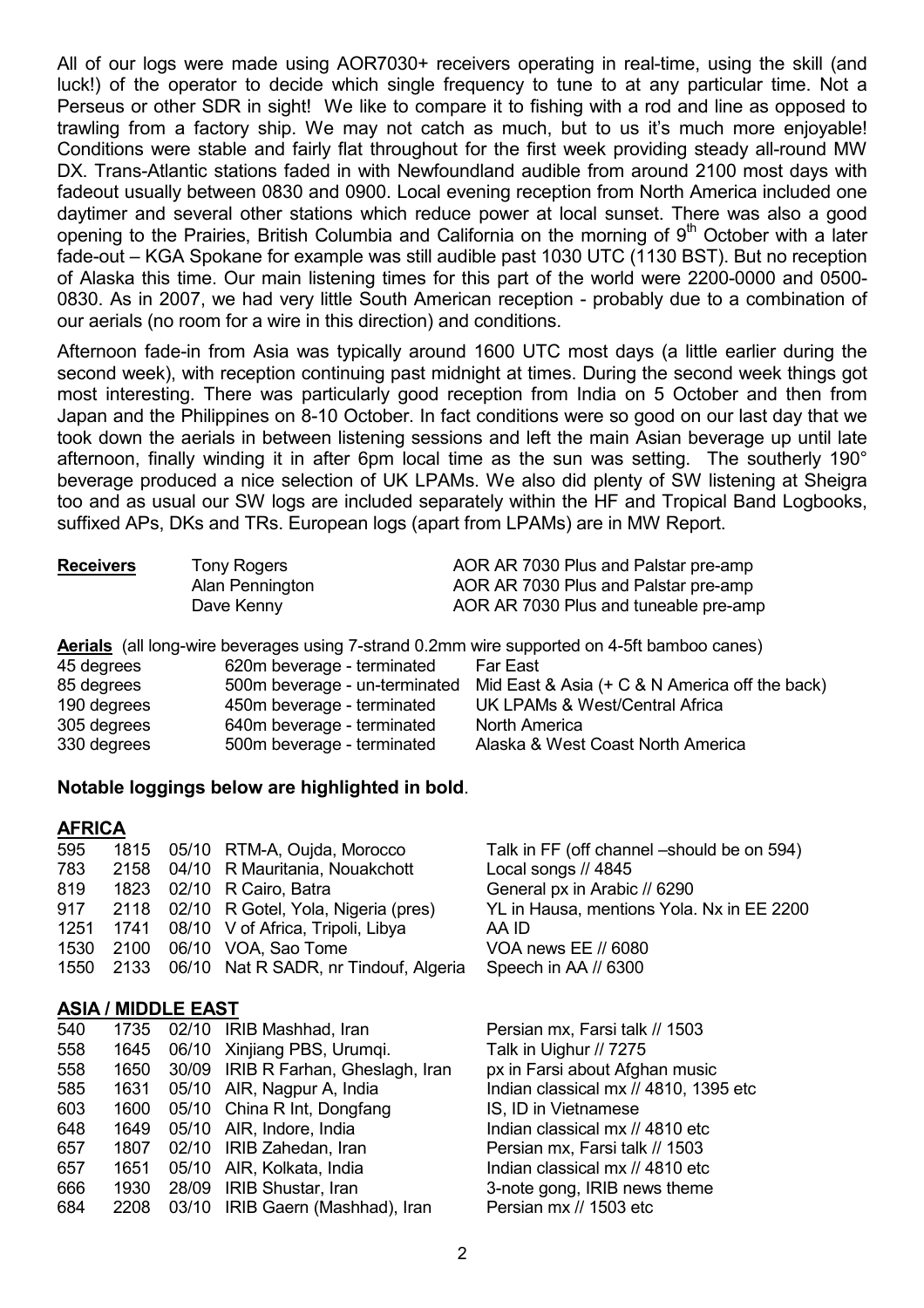| 684        | 1703 |       | 05/10 AIR-multi site, India                                       | Indian classical mx // 4810 etc                                                  |
|------------|------|-------|-------------------------------------------------------------------|----------------------------------------------------------------------------------|
| 702        | 1650 |       | 06/10 Xinjiang PBS, Urumqi                                        | Chinese svc // 738, 5960                                                         |
| 711        | 1706 |       | 05/10 AIR, Siliguru, India                                        | Indian classical mx // 4810 etc                                                  |
| 720        | 1707 |       | 05/10 AIR, Chennai, India                                         | Indian classical mx // 4810 etc                                                  |
| 720        | 1740 |       | 06/10 IRIB (2 sites listed), Iran                                 | Persian mx, "Radio Iran" ID // 1503 etc                                          |
| 729        | 1603 |       | 05/10 Voice of Vietnam 2, Quong Binh                              | Vietnamese talk // 783                                                           |
| 738        | 1756 |       | 29/09 Xinjiang PBS, Urumqi, China                                 | ads, CC song // 5960                                                             |
| 747        | 2101 |       | 02/10 IRIB Gonbad, Iran                                           | Talk in Farsi, 'Radio Iran' ID // 1503                                           |
| 747        | 1622 |       | 05/10 AIR, Lucknow, India                                         | Indian classical mx // 4810 etc                                                  |
| 774        | 1651 |       | 05/10 AIR, Shimla, India                                          | Indian classical mx // 585 etc                                                   |
| 783        | 1605 |       | 05/10 V of Vietnam 2, Can Tha                                     | Vietnamese talk // 729                                                           |
| 792        | 1636 |       | 05/10 AIR, Pune A, India                                          | Indian classical mx // 585 etc                                                   |
| 801        | 1711 |       | 05/10 AIR, Jabalpur, India                                        | Indian classical mx // 4810 etc                                                  |
| 819        | 1634 |       | 05/10 AIR, Delhi A, India                                         | Indian classical mx // 585, 1395 etc                                             |
| 819        | 2203 |       | 08/10 Shanxi PBS, China (pres)                                    | exercises with shouted orders, later: phone-in CC                                |
| 837        | 2213 |       | 03/10 IRIB Habibabad, Iran                                        | Persian mx // 1503 etc                                                           |
| 846        | 1636 |       | 05/10 AIR, Ahmadebad A, India                                     | Indian classical mx // 585 etc (under R North)                                   |
| 864        | 1610 |       | 05/10 TWR via Gavar, Armenia                                      | TWR IS, s/on Kazakh (?)                                                          |
| 873        | 1715 |       | 02/10 AIR, Jalandhar, India                                       | Indian mx // Shimla 4965                                                         |
| 882        | 1629 |       | 06/10 AIR Imphal, India                                           | Indian mx // 4775 (under BBC R Wales)                                            |
| 891        | 1650 |       |                                                                   | Old style Thai songs, 1700 s/off with Royal Anthem                               |
| 891        | 1726 |       | 02/10 R Thailand, Saraburi, Thailand<br>02/10 TRT Antalya, Turkey | Turkish mx // 954                                                                |
|            | 2101 |       | 02/10 IRIB Tehran, Iran                                           | Talk in Farsi, 'Radio Iran' ID // 1503                                           |
| 900<br>900 | 1530 |       |                                                                   |                                                                                  |
|            |      |       |                                                                   | 07/10 CVC Voice Asia via Dushanbe, Voice Asia in Hindi // 6260. Heard past 1700. |
|            |      |       |                                                                   | Tajikistan. + hrd same time 08/10. Test re email from CVC                        |
| 918        | 1633 |       | 05/10 AIR, Swatgarth, India                                       | Indian classical mx // 585, 1395 etc                                             |
| 918        | 2202 |       | 08/10 Shandong PBS, Jinan                                         | CC ID "Shandong Renmin Guangbo Diantai"                                          |
| 918        | 1457 |       |                                                                   | 10/10 Nat R Cambodia, Phnom Penh (Pres) YL in Khmer mentions FM freqs.           |
|            |      |       |                                                                   | (thanks to Alan Davies for checking rec)                                         |
| 927        | 2122 |       | 05/10 IRIB Dorud, Iran                                            | Persian songs, Farsi // 1503                                                     |
| 954        | 1726 |       | 02/10 TRT Trabzon, Turkey                                         | Turkish mx // 891                                                                |
| 954        | 1620 |       | 08/10 AIR Najibabad, India                                        | Talk in vernacs // 4880                                                          |
| 972        | 1734 |       | 30/09 VOA, Orzu, Tajikistan                                       | R Aap Ki Dunya ID, Bush speech in EE                                             |
| 972        | 1825 |       | 09/10 KBS Danjin, S Korea                                         | Korean talk & songs // 1170#                                                     |
| 981        | 1720 |       | 08/10 CNR 1 (2 sites), China                                      | CC song // 4460 etc                                                              |
| 990        | 1725 |       | 08/10 AIR Jammu A, Kashmir (pres)                                 | Sitar mx (no // found)                                                           |
| 1017       | 1720 |       | 07/10 TRT-1, Istanbul, Turkey                                     | Turkish mx, anns in Turkish // 162                                               |
| 1044       | 1637 |       | 05/10 AIR, Mumbai A, India                                        | Indian classical mx // 585 etc                                                   |
| 1062       | 2100 |       | 08/10 DZEC Manila, Philippines                                    | Ads, ID on hour "EBC Eagle Broadcasting                                          |
|            |      |       |                                                                   | Corporation - D-Zee-E-C"                                                         |
| 1062       | 1524 |       | 09/10 DZEC Manila, Philippines                                    | Rel talk in Tagalog (with words in EE), "EBC,                                    |
|            |      |       |                                                                   | <b>Eagle Broadcasting Corporation, DZEC"</b>                                     |
| 1080       | 1809 |       | 30/09 IRIB Mahshahr, Iran                                         | Arabic px. YL anns: www.irib.com                                                 |
| 1089       | 1658 |       | 30/09 RTI Kouhu, Taiwan                                           | CC, time sig pips //7365J                                                        |
| 1098       | 2000 |       | 08/10 R Free Asia via Kouhu, Taiwan                               | CC with EE ID "this is Radio Free Asia"                                          |
| 1116       | 1732 |       | 08/10 AIR Srinagar A, Kashmir                                     | NX EE // 4800                                                                    |
| 1116       | 1740 |       | 08/10 CNR-5 Shaowu, Fujian, Chian                                 | Chat, CC // 7620                                                                 |
| 1134       | 1603 |       | 30/09 CNR1 Golmud, China                                          | YL sings Chinese song //4460 kHz                                                 |
| 1170       | 1610 |       | 30/09 VOA Poro Point, Philippines                                 | EE lang lessons "teaching continues on VOA                                       |
| 1170       | 1829 |       | 09/10 KBS Gimje, S. Korea                                         | Korean talk /songs // 972. KBS ID @ 1859                                         |
| 1188       | 1503 | 10/10 | China R Int, Kunming                                              | CRI nx EE "This is CRI news"                                                     |
| 1242       | 1844 | 02/10 | IRIB Zanjan, Iran                                                 | slow singing, Farsi, // 1503                                                     |
| 1242       | 1723 |       | 05/10 AIR, Srinagar, Kashmir                                      | Indian classical mx // 4810 etc                                                  |
| 1242       | 1530 |       | 10/10 V of Vietnam, Can Tho                                       | Talk in Vietnamese to 1630. EE 1630-1700.                                        |
| 1251       | 1735 |       | 08/10 IRIB Kiashahr, Iran                                         | Persian songs // 1503                                                            |
| 1278       |      |       | 09/10 JOFR-RKB Fukuoka, Japan                                     | DJ with "Radio RKB" in JJ talk                                                   |
|            | 1827 |       |                                                                   |                                                                                  |
| 1296       | 1730 |       |                                                                   | 30/09 VOA R Ashna, Kabul, Afghanistan Nx Dari "Sedaye Amerika, Radyo Ashna"      |
| 1314       | 1647 | 05/10 | IRIB Ardabil, Iran                                                | Phone-in, Farsi // 1503 etc                                                      |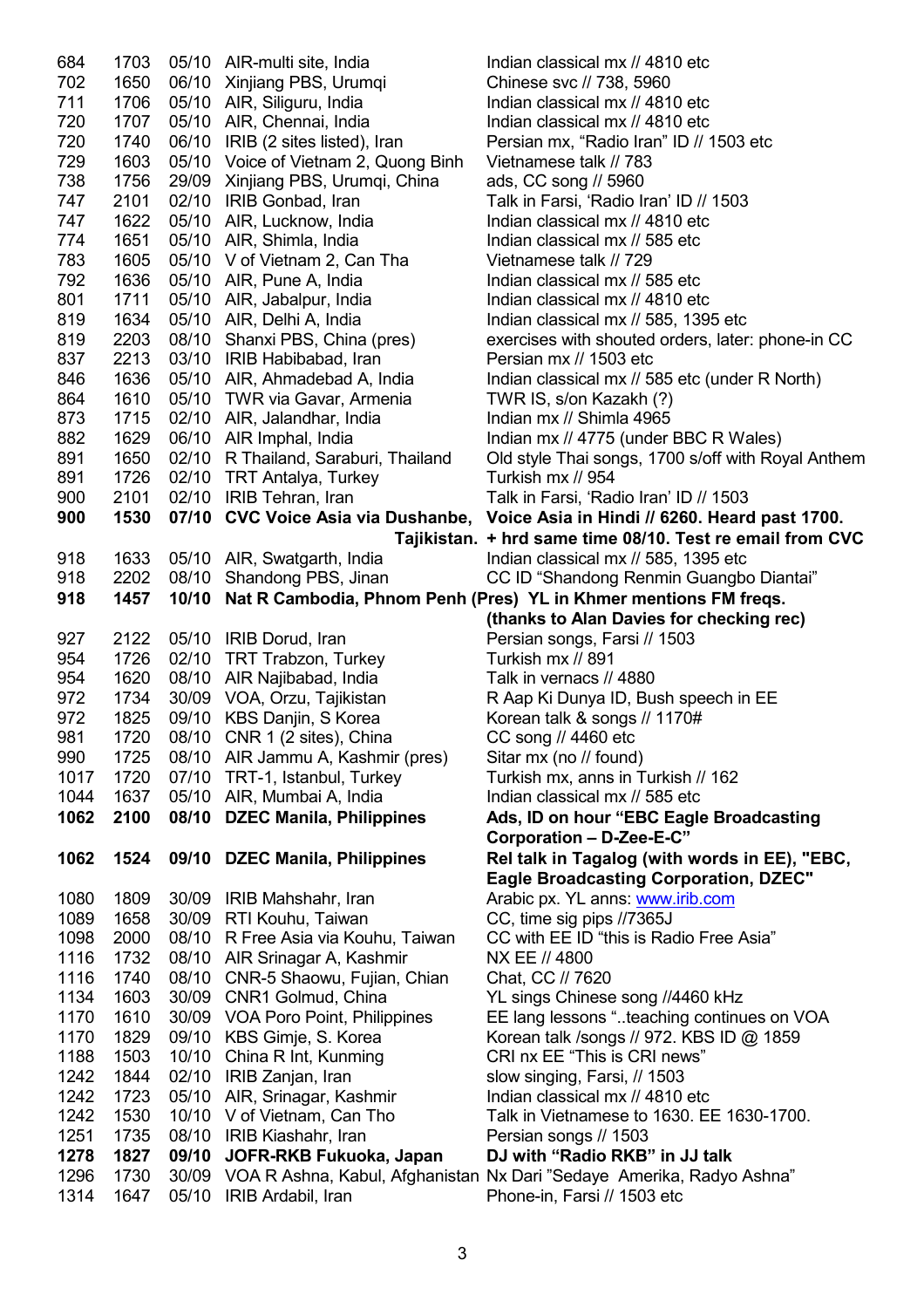| 1314        | 1525                 |           | 09/10 DWXI Paranaque, Philippines |                                     |           | Rel singing. ID 1558 'Delta Broadcasting                                                |
|-------------|----------------------|-----------|-----------------------------------|-------------------------------------|-----------|-----------------------------------------------------------------------------------------|
|             |                      |           |                                   |                                     |           | D-W-X-I' (also heard 1556 10/10 in Tagalog                                              |
|             |                      |           |                                   |                                     |           | - same stn heard last year)                                                             |
| 1314        | 1658                 |           |                                   | 10/10 JOER Osaka, Japan (tentative) |           | JJ talk, mentioned "Osaka". Tentative "OBC" jingle.                                     |
| 1350        | 1809                 |           |                                   | 09/10 JOFR Chuyoku Hosu, Hiroshima  |           | JJ mx, ID for several stns inc Chuyoku Hosu                                             |
| 1359        | 1714                 |           | 30/09 CNR 1, multi-site, China    |                                     |           | Chinese opera // 4460, 1377                                                             |
| 1368        | 1646                 | 08/10     | IRIB Sari, Iran                   |                                     |           | Nx, Farsi // 1503                                                                       |
| 1377        | 1715                 |           | 30/09 CNR 1, Yinyang, China       |                                     |           | Chinese opera // 4460, 1359                                                             |
| 1386        | 1700                 |           | 06/10 Tianjin PBS, Tianjin, China |                                     |           | CC talk, ID                                                                             |
| 1395        | 1708                 |           | 04/10 AIR (site?), India          |                                     |           | classical mx, EE nx 1730 // 4800 etc. Strong                                            |
| 1395        | 0025                 |           | 05/10 AIR (site?), India          |                                     |           | AIR int signal, s/on anns, mx                                                           |
| 1413        | 1800                 | 09/10     |                                   | JOIF KBC Fukuoka, Japan             |           | JJ ads, jingle/fanfare "KBC" ID                                                         |
| 1431        | 1732                 |           |                                   | 02/10 IRIB Habbabad, Iran           |           | Persian mx, Farsi talk // 900 etc                                                       |
| 1431        | 1630                 | 05/10     |                                   | BBCWS, A'Seela, Oman                |           | BBC Persian svc // 5875, ID Farsi                                                       |
| 1467        | 1650                 |           |                                   | 28/09 TWR via Bishkek, Kyrgyzstan   |           | Talk in RR, TWR int sig at 1700, then into Tajik                                        |
| 1467        | 1453                 |           | 05/10 TWR via Bishkek             |                                     |           | EE Bible talk up to int sig $@$ 1500.                                                   |
| 1467        | 2235                 |           | 03/10 IRIB Qom, Iran              |                                     |           | Discussion, Farsi // 1503 etc                                                           |
| 1476        | 1443                 |           |                                   |                                     |           | 10/10 R Thailand, Lamphun - Thai mx, talk – heard daily until swamped by Austria @ 1600 |
| 1494        | 1454                 |           |                                   | 10/10 Xinjiang PBS, Urumqi          |           | CC talk // 738, 5960                                                                    |
| 1503        | 2000                 |           | 28/09 IRIB Bushehr, Iran          |                                     |           | talk in Farsi                                                                           |
| 1512        |                      |           |                                   |                                     |           |                                                                                         |
|             | 2135                 |           | 02/10 IRIB Ardabil, Iran          |                                     |           | Persian songs, Farsi // 1503                                                            |
| 1521        | 1610                 |           |                                   | 01/10 CRI, Urumqi, China.           |           | CRI Russian service, nx RR, CRW web site ann.                                           |
| 1521        | 2145                 |           |                                   | 07/10 BSKSA, Duba, Saudi Arabia     |           | Arabic //9555                                                                           |
| 1539        | 1755                 |           |                                   | 29/09 IBB R Aap Ki Dunyaa, via UAE  |           | Urdu talk, ID "Voice of America Aap Ki Dunyaa"                                          |
| 1539        | 2116                 |           |                                   | 06/10 CNR 1 (unknown site), China   |           | Nx CC // 4460 etc                                                                       |
| 1557        | 1930                 |           |                                   | 27/09 Family R, Kouhu, Taiwan       |           | Family R ID, rel px EE                                                                  |
| 1566        | 1640                 |           | 30/09 AIR Nagpur, India           |                                     |           | sitar mx // 9425                                                                        |
| 1566        | 1744                 |           | 06/10 IRIB Minah, Iran            |                                     |           | Persian mx, "Radio Iran" ID // 1503etc                                                  |
| 1566        | 2106                 | 06/10     |                                   | HLAZ-FEBC, Jeju, S Korea(pres)      |           | Korean talk mentioning Christianity                                                     |
| 1575        | 1740                 | 29/09     |                                   | <b>IBB R Farda via UAE</b>          |           | discussion in Farsi, ID                                                                 |
| 1575        | 1600                 |           |                                   | 09/10 VOA Bangkok, Thailand         |           | VOA ID, nx in Bengali(?)                                                                |
| 1602        | 1745                 |           |                                   | 06/10 IRIB Kazerun/Bahabad, Iran    |           | Persian mx, "Radio Iran" ID // 1503etc                                                  |
|             |                      |           |                                   |                                     |           |                                                                                         |
|             | <b>NORTH AMERICA</b> |           |                                   |                                     |           |                                                                                         |
| 540         | 2158                 | 29/09 CBT |                                   | <b>Grand Falls</b>                  | <b>NL</b> | "This is CBC Radio 1, 5-40 AM in Grand Falls-                                           |
|             |                      |           |                                   |                                     |           | Windsor, 14 Hundred AM in Gander "                                                      |
| 540         | 2300                 |           | 28/09 CBGA-1                      | <b>New Carlisle</b>                 | QC        | "Vous ecoutez la premiere chaine de Radio                                               |
|             |                      |           |                                   |                                     |           | Canada, CBGA ", nx in FF; mixed with CBT                                                |
| 560         | 2110                 |           | 28/09 CHVO                        | Carbonear                           | <b>NL</b> | "This is CHVO 103.9 FM Kixx Country"                                                    |
| 570.05 2146 |                      | 29/09     | <b>KNR</b>                        | Nuuk, Greenland                     |           | Talk in Greenlandic // 650, 720                                                         |
| 570         | 2351                 |           | 29/09 CFCB                        | <b>Corner Brook</b>                 | <b>NL</b> | Local ad, px promo "here on CFCB"                                                       |
| 580         | 0723                 | 01/10     | <b>CFRA</b>                       | Ottawa                              | ON        | old comedy, 0800 ID "Newstalk radio 580 CFRA"                                           |
| 590         | 2112                 | 28/09     | <b>VOCM</b>                       | St Johns                            | NL.       | VOCM 20:20 weather, C&W mx                                                              |
| 590         | 0715                 | 07/10     | <b>WEZE</b>                       | <b>Boston</b>                       | МA        | "weekday morningshere on WEZE"                                                          |
| 600         |                      |           |                                   |                                     |           |                                                                                         |
| 600         | 0659                 | 28/09     | <b>CBNA</b>                       | <b>St Anthony</b>                   | <b>NL</b> | BBC WS relay, CBC ID                                                                    |
|             | 0800                 |           | 10/10 CJWW                        | Saskatoon                           | <b>SK</b> | C&W, ID "This is Saskatchewan's Information                                             |
|             |                      |           |                                   |                                     |           |                                                                                         |
|             |                      |           |                                   |                                     |           | Station, CJWW"                                                                          |
| 610         | 0701                 |           | 28/09 WIOD                        | Miami                               | FL        | nx, traffic "WIOD 24 hour traffic"                                                      |
| 610         | 2215                 | 29/09     | <b>CHNC</b>                       | <b>New Carlisle</b>                 | QC        | C&W mx, FF ads // 1150                                                                  |
| 620         | 2148                 | 28/09     | <b>CKMC</b>                       | <b>Grand Falls</b>                  | <b>NL</b> | Ads, VOCM promo // 590 (own pxs 2150 29/09)                                             |
| 640         | 2203                 | 28/09     | <b>CBN</b>                        | St Johns                            | NL.       | CBC R1 news // 1140, 1400 etc                                                           |
| 640         | 0759                 | 30/09     | <b>CFMJ</b>                       | Toronto                             | ON        | "AM 6-40 CFMJ"                                                                          |
| 650         | 2151                 | 28/09     | <b>CKGA</b>                       | Gander                              | <b>NL</b> | "VOCM satellite weather" // 590                                                         |
| 650         | 2147                 | 29/09     | <b>KNR</b>                        |                                     |           | Qeqertarsaq, Greenland Talk in Greenlandic // 570, 720                                  |
| 660         | 0750                 |           | 06/10 WFAN                        | New York                            | NY.       | Sports nx ID "The Fan - WFAN New York"                                                  |
| 660         | 0822                 |           | 09/10 CFFR                        | Calgary                             | AB        | "6-60 news"                                                                             |
| 670         | 0739                 |           | 01/10 WSCR                        | Chicago                             | IL.       | "only on 6-70 The Score"                                                                |
| 680         | 0749                 | 29/09     | <b>CFTR</b>                       | Toronto                             | ON        | "All news radio, 6-80 news"                                                             |
| 680         | 0707                 |           | 07/10 WRKO                        | <b>Boston</b>                       | МA        | "Talk is a four letter wordWRKO"                                                        |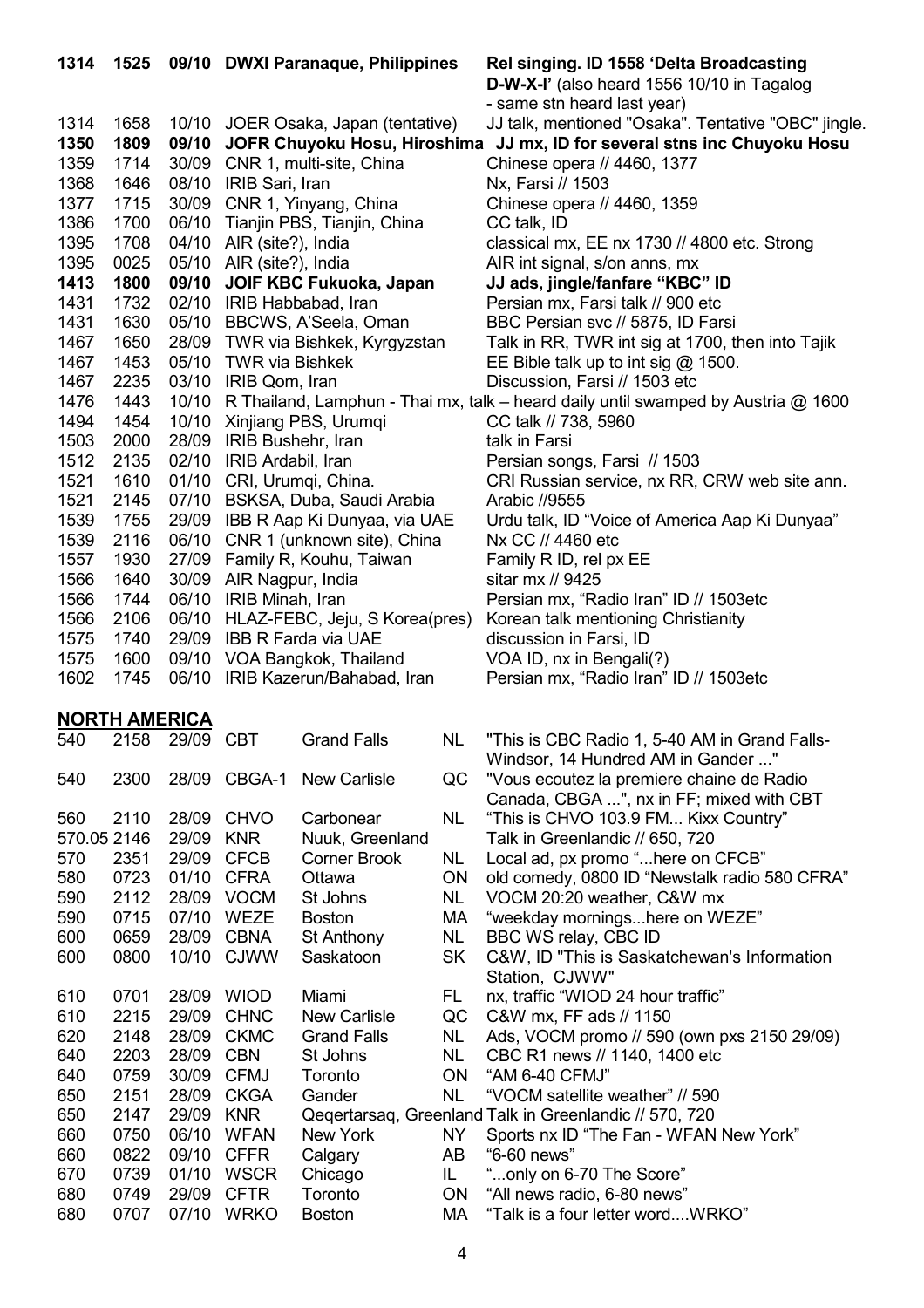| 700  | 0706 | 09/10 WLW  |             | Cincinnati          |           | OH 'News Radio 700 WLWAmerica's Trucking Netwk'       |
|------|------|------------|-------------|---------------------|-----------|-------------------------------------------------------|
| 710  | 2125 |            | 28/09 CKVO  | Clarenville         | NL.       | "VOCM Care Sunday"                                    |
| 710  | 0747 | 29/09 WOR  |             | New York            | <b>NY</b> | "News talk radio 7-10 WOR"                            |
| 720  | 2148 | 29/09      | <b>KNR</b>  | Simiutaq, Greenland |           | Talk in Greenlandic // 650, 570                       |
| 730  | 0845 |            | 09/10 CHMJ  | <b>Vancouver</b>    | <b>BC</b> | "AM 730 all traffic all the time. Vancouver's         |
|      |      |            |             |                     |           | only radio station dedicated to traffic"              |
| 730  | 0723 |            | 10/10 CKAC  | Montreal            | QC        | FF newstalk "C-K-A-C sports"                          |
| 740  | 2130 | 28/09      | <b>CHCM</b> | Marystown           | NL.       | mx // VOCM 590                                        |
| 740  | 0810 |            | 29/09 CFZM  | Toronto             | <b>ON</b> | "AM 740 Toronto & on the net AM740.ca"                |
| 740  | 1027 | 09/10 CBX  |             | Edmonton            | AB        |                                                       |
|      |      |            |             |                     |           | DW Newsline, 1030: CBC Radio Overnight ID             |
| 750  | 2135 | 28/09      | <b>CBGY</b> | Bonavista Bay       | <b>NL</b> | "CBC cross country checkup" – election nx             |
| 750  | 0731 | 10/10      | <b>WSB</b>  | Atlanta             | <b>GA</b> | "Atlanta's newstalk 7-50 WSB - depend on it"          |
| 760  | 0805 | 30/09      | <b>WJR</b>  | Detroit             | MI        | "The greatest voice of the Great Lakes -              |
|      |      |            |             |                     |           | News-Talk 760 WJR"                                    |
| 770  | 0800 | 01/10      | <b>WABC</b> | New York            | NY        | Coast to Coast AM, "WABC New York City"               |
| 770  | 0830 | 09/10      | <b>CHQR</b> | Calgary             | AB        | "Coast to Coast with George Noorey                    |
|      |      |            |             |                     |           | on AM 7-70 CHQE"                                      |
| 780  | 2224 |            | 28/09 CFDR  | Dartmouth           | <b>NS</b> | "here on Classic Country 7-80 Kixx"                   |
| 790  | 2138 |            | 28/09 CFNW  | Port au Choix       | <b>NL</b> | C&W mx, CFBC ID // CFBC 570                           |
| 790  | 0732 |            | 09/10 CFCW  | Camrose             | AB        | C&W mx, YL DJ "7-90 CFCW"                             |
| 800  | 2120 | 28/09      | <b>VOWR</b> | St Johns            | NL        | classical mx, VOWR ID, Salvation Army concert         |
| 800  | 0630 | 29/09      | <b>CKLW</b> | Windsor             | ON        | Coast to Coast AM "AM 8 hundred CKLW"                 |
| 810  | 0605 | 29/09      | <b>WGY</b>  | Schenectady         | <b>NY</b> | Coast to Coast AM "8-10 WGY" (under BBC)              |
| 820  | 0555 |            | 29/09 WBAP  | Fort Worth          | ТX        | Midnight Radio Network, ads, ID                       |
| 820  | 2250 |            | 29/09 WNYC  | New York            | <b>NY</b> | ID, wnyc.org. unheard after 2300-power reduction?     |
| 830  | 0549 |            | 29/09 WCRN  | Worcester           | МA        | ads, ID "advice line with Roy Masters"                |
| 840  | 0539 |            | 29/09 WHAS  | Louisville          | KY        | "84 WHAS", Coast to Coast AM                          |
| 850  | 0505 | 29/09      | WEEI        | <b>Boston</b>       | МA        | ads, promo for weei.com                               |
| 870  | 0519 | 29/09      | <b>WWL</b>  | <b>New Orleans</b>  | LA        |                                                       |
|      | 0515 | 29/09      | <b>WCBS</b> |                     | <b>NY</b> | ads, ID, Dave Ramsey Show<br>"WCBS news radio 8-80"   |
| 880  |      |            |             | New York            |           |                                                       |
| 890  | 0655 | 29/09      | <b>WLS</b>  | Chicago             | IL.       | "Things are changing. Are you listening? WLS Chicago" |
| 920  | 0014 | 30/09      | <b>CKNX</b> | Wingham             | <b>ON</b> | "AM 9-20 CKNX"                                        |
| 930  | 2140 |            | 28/09 CJYQ  | St Johns            | NL.       | folk mx, 'Radio Newfoundland' ID                      |
| 930  | 0707 |            | 29/09 CFBC  | St John             | NB.       | "93 CFBC"                                             |
| 930  | 1007 |            | 09/10 CJCA  | Edmonton            | AB        | "Music to live by - AM 930 The Light"                 |
| 940  | 0730 | 03/10 WINZ |             | Miami               | FL.       | "WINZ Miami"                                          |
| 940  | 2345 | 08/10      | <b>CINW</b> | Montreal            | QC        | "AM 940 - Montreal's greatest hits"                   |
| 950  | 2241 | 28/09      | <b>CKNB</b> | Campbellton         | <b>NB</b> | "95 CKNB", ad, wx                                     |
| 960  | 2305 | 08/10      | <b>WEAV</b> | Plattsburgh         | NY        | "The Zone 9-60 AM"                                    |
| 960  | 1012 | 09/10      | <b>CFAC</b> | Calgary             | AB        | (pres) "Mike & Mike in the Morning" ESPN Radio        |
| 970  | 0727 |            | 29/09 WZAN  | Portland            | ME        | "9-70 WZAN", wx                                       |
| 990  | 2208 | 29/09      | <b>CBY</b>  | <b>Corner Brook</b> | NL        | "As It happens" // 1400                               |
| 1000 | 0600 |            | 30/09 WMVP  | Chicago             | IL.       | ESPN, "WMVP Chicago"                                  |
| 1010 | 0558 | 30/09      | <b>CFRB</b> | Toronto             | <b>ON</b> | "Montreal's news talk leader CJAD 800                 |
|      |      |            |             |                     |           | and news talk 10-10 CFRB Toronto"                     |
| 1010 | 0750 | 06/20      | <b>WINS</b> | New York            | <b>NY</b> | "ten ten Wins dot com"                                |
| 1010 | 0905 | 09/10      | <b>CBR</b>  | Calgary             | AB        | (pres) Radio Prague (pres on CBC R Overnight)         |
| 1020 | 0605 | 30/09      | <b>KDKA</b> | Pittsburgh          | PA        | "news radio 10-20 KDKA"                               |
| 1030 | 2245 | 28/09 WBZ  |             | <b>Boston</b>       | МA        | "WBZ Sports" tc: "WBZ Newstime 6.47"                  |
| 1040 | 0610 | 30/09 WHO  |             | Des Moines          | IA        | "News Radio 10-10 WHO"                                |
| 1050 | 2325 |            | 09/10 WEPN  | New York            | NY        | "10-50 ESPN Radio"                                    |
|      |      |            |             |                     |           |                                                       |
| 1060 | 2230 |            | 29/09 WBIX  | <b>Natick</b>       | <b>NA</b> | "AM 10-60 WBIX, Leydon(?) Boston"                     |
| 1060 | 0753 | 09/10      | <b>CKMX</b> | Calgary             | AB        | "on AM 10-60 Classic Country"                         |
| 1070 | 2338 | 29/09      | <b>CHOK</b> | Sarnia              | <b>ON</b> | "Country 1-0-3-9 CHOK"                                |
| 1070 | 0800 | 09/10      | <b>KNX</b>  | <b>Los Angeles</b>  | CA        | "this is KNX 10-70 news"                              |
| 1080 | 0645 | 30/09      | <b>WKJK</b> | Louisville          | KY        | "Talk Radio 10-80 WKJK"                               |
| 1080 | 2315 | 29/09      | <b>WTIC</b> | Hartford            | <b>CT</b> | "WTIC News Talk 10-80"                                |
| 1090 | 0629 | 30/09      | <b>WBAL</b> | <b>Baltimore</b>    | MD        | "WBAL Radio"                                          |
| 1090 | 0653 | 30/09      | <b>CKKW</b> | Kitchener           | <b>ON</b> | Jingle "Oldies 10-90"                                 |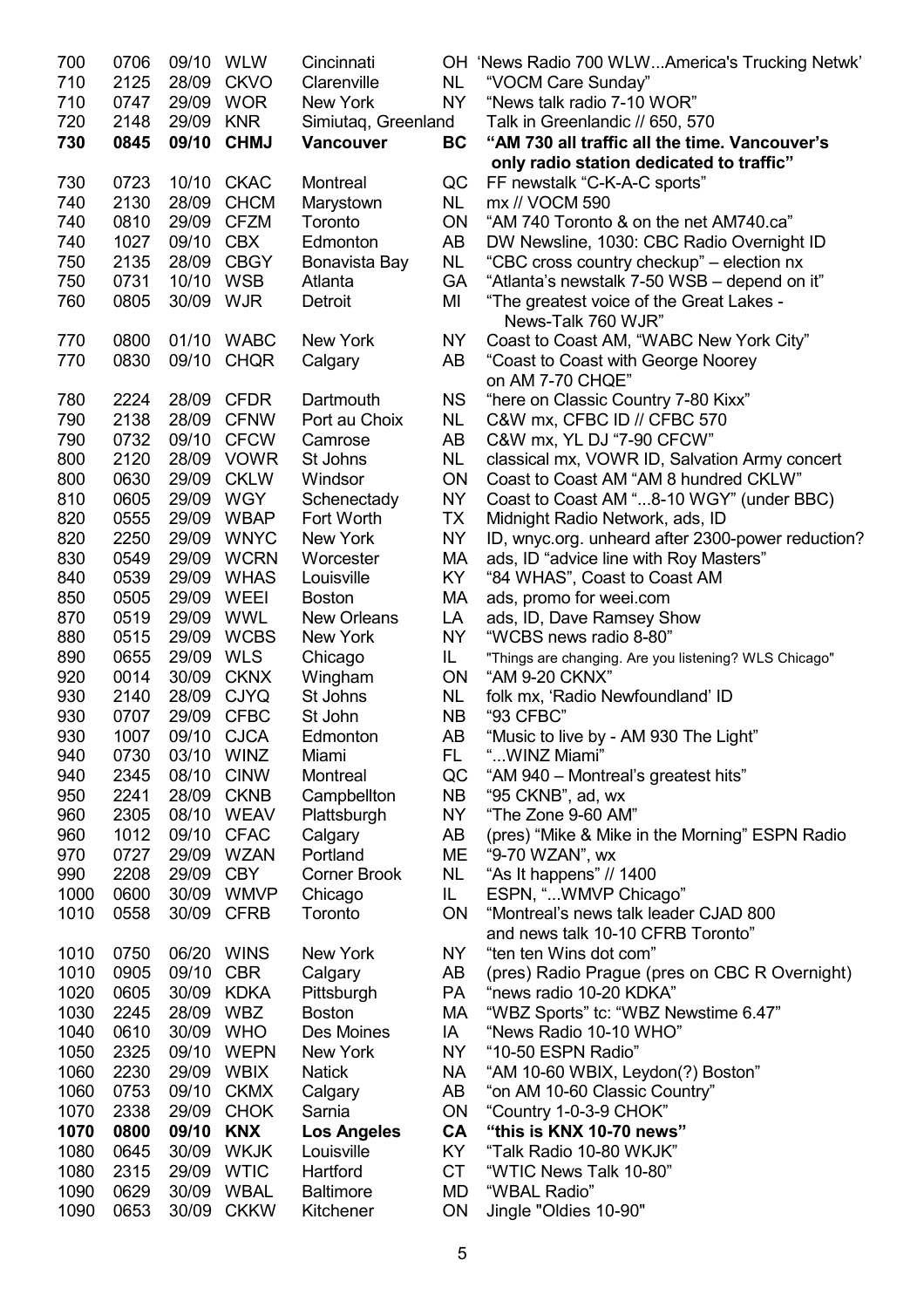| 1100         | 0706         |            | 30/09 WTAM                | Cleveland                 | OН                     | "News Radio WTAM Eleven Hundred"                       |
|--------------|--------------|------------|---------------------------|---------------------------|------------------------|--------------------------------------------------------|
| 1110         | 0659         | 30/09 WBT  |                           | Charlotte                 | <b>NC</b>              | "News Talk 11-10 WBT Charlotte"                        |
| 1120         | 0708         | 30/09      | <b>KMOX</b>               | <b>St Louis</b>           | <b>MO</b>              | "KMOX News Time 2.08"                                  |
| 1130         | 0857         | 30/09      | <b>KFAN</b>               | <b>Minneapolis</b>        | ΜN                     | "on KN 690 'The Score'; locally on AM 11-30 KFAN       |
|              |              |            |                           |                           |                        | 'The Fan'." ESPN Radio.                                |
| 1130         | 2305         |            | 29/09 WBBR                | New York                  | <b>NY</b>              | "Bloomberg Eleven-Three-Oh". Sports nx.                |
| 1130         | 0922         | 09/10      | <b>CKWX</b>               | <b>Vancouver</b>          | <b>BC</b>              | Wx, "News 11-30 Insider club" T.C. for 2.28            |
| 1140         | 2202         | 28/09      | <b>CBI</b>                | Sydney                    | <b>NS</b>              | CBC R1 nx //1400, 640                                  |
| 1140         | 0813         |            | 03/10 WQBA                | Miami                     | FL.                    | SS nx, SS ID "WQBA 1140 AM - La Voz de Miami"          |
| 1140         | 0730         | 09/10      | <b>CHRB</b>               | <b>High River</b>         | AB                     | "Delivering God's Word through radio we are            |
|              |              |            |                           |                           |                        | AM 11-40". "Focus on the Family"                       |
| 1150         | 2218         | 29/09      | <b>CHGM</b>               | Gaspe                     | QC                     | C&W mx, FF ads //610                                   |
| 1160         | 0658         | 01/10      | <b>WDJO</b>               | Florence                  | KY.                    | "Cincinnatti's only oldies station, WDJO"              |
| 1160         | 0700         |            | 01/10 WYLL                | Chicago                   | IL.                    | "You're listening to WYLL, AM 11-60 Chicago"           |
| 1170         | 0016         |            | 01/10 WWVA                | Wheeling                  | <b>WV</b>              | rel px, ads "News Radio 11-70 WWVA"                    |
| 1180         | 0532         |            | 01/10 WHAM                | Rochester                 | NY                     | "news radio 11-80 WHAM"                                |
| 1190         | 2309         | 28/09 WLIB |                           | New York                  | <b>NY</b>              | ID, phone number, gospel song                          |
| 1200         | 2327         |            | 29/09 CFGO                | Ottawa                    | ON                     | "CFGO Ottawa sports radio – the team leader"           |
| 1210         | 2200         |            | 28/09 VOAR                | St John's                 | NL                     | " on VOAR"                                             |
| 1220         | 0559         | 01/10      | <b>WHKW</b>               | Cleveland                 | <b>OH</b>              | "Christian talk station AM 12-20 The Word"             |
| 1230         | 2210         | 01/10      | <b>CFLN</b>               | <b>Happy Valley</b>       | NL                     | (pres) Promo for VOCM Radio Bingo                      |
| 1240         | 2150         | 28/09      | <b>CKIM</b>               | <b>Baie Verte</b>         | <b>NL</b>              | "VOCM 20:20 weather"                                   |
| 1260         | 0731         |            | 30/09 WWMK                | Cleveland                 | ОH                     | (pres) Radio Disney                                    |
| 1270         | 0700         |            | 10/10 WTSN                | Dover                     | <b>NH</b>              | "on WTSN" & "am1270wtsn.com"                           |
| 1280         | 0614         |            | 01/10 WNAM                | Neenah                    | WI                     | "AM 12-80 WNAM"                                        |
| 1290         | 0625         |            | 01/10 WMCS                | Greenfield                | WI                     | "12-90 WMCS - the talk of the town"                    |
| 1290         | 0623         | 01/10      | <b>WIRL</b>               | Peoria                    | IL                     | "classic country 12-90 WIRL"                           |
| 1290         | 2359         | 04/10      | <b>WRNI</b>               | Providence                | ri                     | "WRNI Rhode Island's NPR news station"                 |
| 1290         | 0712         | 04/10      | <b>WKBK</b>               | Keene                     | <b>NH</b>              | "KWBK Keene" ID heard under UNID stn                   |
|              |              |            |                           |                           |                        |                                                        |
| 1290         | 0633         | 07/10      | <b>WJNO</b>               | West Palm Beach FL        |                        | "news radio 12-90 WJNO"                                |
| 1300         | 0629         | 01/10      | <b>WOOD</b>               | <b>Grand Rapids</b>       | MI                     | "news radio 13 hundred WOOD"                           |
| 1310         | 2324         |            | 30/09 WLOB                | Portland                  | ME                     | "sports is back on news talk WLOB"                     |
| 1310         | 0615         |            | 07/10 CIWW                | Ottawa                    | ON                     | "Oldies 13-10" ID                                      |
| 1310         | 0500         |            | 08/10 WCCW                | <b>Traverse City</b>      | ΜI                     | "1310 ESPN Radio WCCW AM Traverse City"                |
| 1320         | 0004         | 01/10 WILS |                           | Lansing                   | MI                     | "compelling talk radio 13-20 WILS"                     |
| 1320         | 0001         | 01/10 CJMR |                           | Mississauga               | ON                     | EE ID "CJMR 1320 the voice of the city" then R         |
|              |              |            |                           |                           |                        | Maria px in Polish.                                    |
| 1330         | 2300         |            | 30/09 WRCA                | Watertown                 | MA                     | SS talk, EE ID "1330 WRCA Watertown-Boston"            |
|              |              |            |                           |                           |                        | (ID now announces Watertown, ex Waltham)               |
| 1330         | 0658         |            | 01/10 WHBL                | Sheboygan                 | WI                     | "news radio 13-30 WHBL"                                |
| 1350         | 2305         | 30/09      | <b>WOYK</b>               | York                      | PA                     | "13-50 sports news radio WOYK". Red Lion ad            |
| 1350         | 2223         | 06/10      | <b>CKAD</b>               | Middleton                 | <b>NS</b>              | C&W mx "AVR" ID                                        |
| 1350         | 2247         | 06/10      | <b>WGPL</b>               | Portsmouth                | VA                     | Gospel, "WPGL 1350 AM"                                 |
| 1360         | 0706         | 07/10      | <b>WDRC</b>               | Hartford                  | <b>CT</b>              | "on WDRC AM 13-60 the talk of Connecticut"             |
| 1360         | 0700         | 01/10      | <b>WTAQ</b>               | Green Bay                 | WI                     | "news radio 13-60 WTAQ"                                |
| 1370         | 2233         | 30/09      | <b>WDEA</b>               | Ellsworth                 | ME                     | "AM 13-70 WDEA", oldies                                |
| 1370         | 0709         | 01/10      | <b>KDTH</b>               | Dubuque                   | IA                     | "Time to relax with AM 13-70 KDTH, nice & easy"        |
| 1390         | 2147         |            | 01/10 WEGP                | Presque Isle              | ME                     | "the talk of the county WEGP"                          |
| 1390         | 2302         | 01/10      | WFBL                      | Syracuse                  | <b>NY</b>              | jingle: "oldies radio WFBL Syracuse", doo-wap mx       |
| 1390         | 0811         | 03/10      | <b>WPLM</b>               | Plymouth                  | МA                     | "today's music 99.1 47° in Boston at 99.1"             |
|              |              |            |                           |                           |                        | also heard 2206 07/10 relaying WBNW 1120 AM.           |
| 1400         | 2158         | 28/09      | <b>CBG</b>                | Gander                    | <b>NF</b>              | CBC R 1 // 640 - election broadcast                    |
| 1410         | 0700         | 03/10      | <b>WMYR</b>               | Fort Meyers               | FL.                    | "serving the diocese todayWMYR Fort Meyers"            |
| 1410         | 0600         | 06/10      | <b>WPOP</b>               | Hartford                  | <b>CT</b>              | "This is ESPN radio 14-10 WPOP"                        |
| 1420         | 0434         | 02/10 WHK  |                           | Cleveland                 | OH                     | "news talk 14-20 WHK"                                  |
| 1430         | 2305         |            | 30/09 WXKS                | Everett                   | МA                     | "WKOX Newton, WXKS Everett, la nueva rumba"            |
| 1430<br>1430 | 2347<br>0700 | 07/10      | 06/10 WENE<br><b>WNSW</b> | Endicott<br><b>Newark</b> | <b>NY</b><br><b>NJ</b> | Sports Radio "The Team"<br>"AM 14-30 Newark, New York" |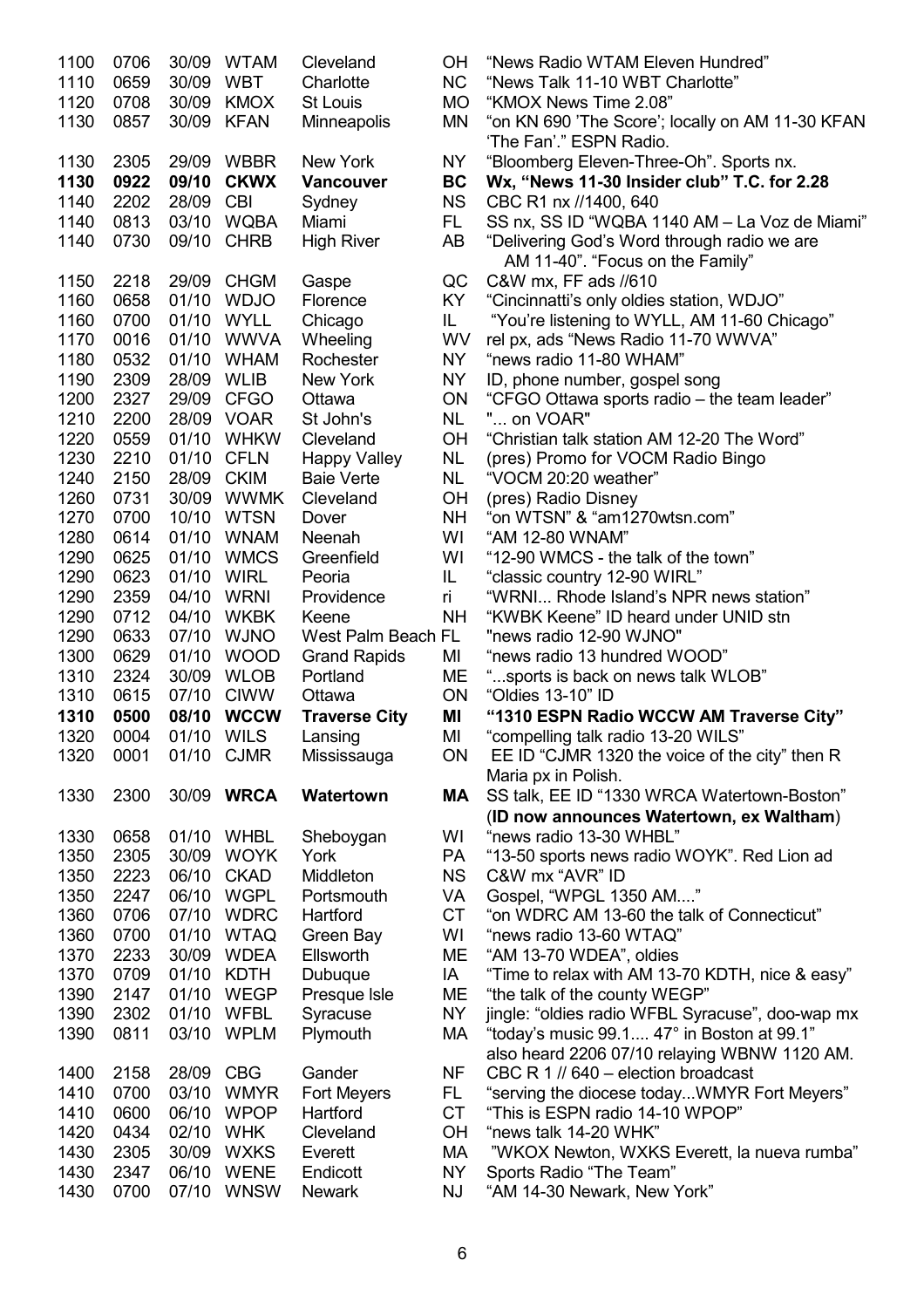| 1430 | 0839 |            | 08/10 CHKT  | Toronto                | ON        | Man in Punjabi with tel no 416-894-9400 (this is tel<br>no for Mehfil Radio who have a show on AM 1430) |
|------|------|------------|-------------|------------------------|-----------|---------------------------------------------------------------------------------------------------------|
| 1440 | 2359 |            | 07/10 WJJB  | Westbrook              | ME        | "Sports Radio WJJB FM WRED Westbrook"                                                                   |
| 1450 | 2229 | 07/10      | <b>WENJ</b> | <b>Atlantic City</b>   | NJ        | "From Atlantic City this is ESPN  WENJ"                                                                 |
| 1460 | 0646 | 06/10      | <b>WDDY</b> | Albany                 | <b>NY</b> | <b>Radio Disney</b>                                                                                     |
| 1460 | 0704 | 02/10      | <b>WHIC</b> | Rochester              | NΥ        | (pres) www.ewtn.com, "Catholic Answers Live"                                                            |
| 1470 | 2241 | 29/09      | <b>WLAM</b> | Lewiston               | MЕ        | "8-70 and 14-70 ESPN - Maine's sports station"                                                          |
| 1470 | 2258 | 08/10      | <b>WNYY</b> | Ithaca                 | <b>NY</b> | "You're listening to progressive talk 14-70 WNYY"                                                       |
| 1470 | 0905 | 09/10      | <b>KBSN</b> | <b>Moses Lake</b>      | <b>WA</b> | "join meat AM 14-70 KBSN Moses Lake"                                                                    |
| 1470 | 0959 | 09/10      | <b>CJVB</b> | Vancouver              | <b>BC</b> | CC talk, EE ID ' Fairchild Radio cable 100.3(?)'                                                        |
| 1480 | 0700 |            | 02/10 WHBC  | Canton                 | OH        | "newstalk 14-80 WHBC"                                                                                   |
| 1480 | 0603 |            | 03/10 WSAR  | <b>Fall River</b>      | МA        | "14-80 WSAR"                                                                                            |
| 1500 | 0000 | 30/09      | <b>KSTP</b> | St Paul                | ΜN        | "KSTP St Paul Minneapolis", ABC nx                                                                      |
| 1500 | 0900 | 09/10      | <b>WLQV</b> | Detroit                | MI        | "Life changing Talk Radio AM 1500 WLQV Detroit"                                                         |
| 1500 | 2250 | 30/09      | <b>WFIF</b> | <b>Milford</b>         | <b>CT</b> | rel px, last wx of day, "Life Changing Radio"                                                           |
|      |      |            |             |                        |           | s/off 2300. Signing on 15 mins later tomorrow                                                           |
| 1500 | 0856 | 06/10      | WFED        | Washington             | dc        | "Federal news radio fifteen hundred AM WFED"                                                            |
| 1510 | 0705 | 02/10      | <b>WLAC</b> | <b>Nashville</b>       | ΤN        | "your 15-10 WLAC forecast"                                                                              |
| 1510 | 0759 | 06/10      | <b>WWZN</b> | <b>Boston</b>          | МA        | Overcomer-Bro Stair. "WWZN The Zone" ID                                                                 |
| 1510 | 1033 | 09/10      | <b>KGA</b>  | <b>Spokane</b>         | <b>WA</b> | "Sports Radio 15-10 KGA - everything Sports"                                                            |
| 1520 | 2330 | 01/10      | <b>WWKB</b> | <b>Buffalo</b>         | <b>NY</b> | "voice of the new majority AM1520 WWKB Buffalo"                                                         |
| 1520 | 2243 | 01/10      | <b>WIZZ</b> | <b>Greenfield</b>      | MA        | ID, s/off ann "WIZZ operates at 15-20 in the AM                                                         |
|      |      |            |             |                        |           | band from sunrise to sunset" (daytimer)                                                                 |
| 1530 | 0657 | 08/10      | <b>WCKY</b> | Cincinatti             | OH        | Brother Stair px, ID "on the home of the Bengals -                                                      |
|      |      |            |             |                        |           | WCKY Cincinatti 15-30 Homer"                                                                            |
| 1540 | 0800 | 30/09 KXEL |             | Waterloo               | IA        | "lowa's news and talk station, newstalk 16-40                                                           |
|      |      |            |             |                        |           | KXEL, Waterloo-Cedar Falls"                                                                             |
| 1540 | 0530 | 02/10      | <b>CHIN</b> | Toronto                | ON        | "on AM 15-40, 91.9 FM or chinradio.com"                                                                 |
| 1540 | 2229 | 09/10      | <b>WDCD</b> | Albany                 | NY        | "Your God & Country station 15-40 WDCD"                                                                 |
| 1550 | 0817 | 09/10      | <b>CBE</b>  | Windsor                | ON        | (pres) Deutsche Welle EE px - pres CBC Overnight                                                        |
| 1560 | 0630 | 03/10      | <b>WQEW</b> | New York               | <b>NY</b> | Radio Disney // 1650                                                                                    |
| 1570 | 2342 | 30/09      | <b>CFAV</b> | Laval                  | QC        | FF C&W mx "Radio Boomer" Ids                                                                            |
| 1570 | 0632 | 05/10      | <b>WECU</b> | Winterville            | <b>NC</b> | "WECU I listen to the Chris ? show on WECU"                                                             |
| 1570 | 0820 | 09/10      | <b>CKMW</b> | Winkler                | MВ        | Country rock mx, "CKMW" ID                                                                              |
| 1580 | 2352 | 30/09      | <b>CKDO</b> | Oshawa                 | ON        | "Oshawa's oldies KDO" oldies                                                                            |
| 1590 | 0609 | 02/10      | <b>WAKR</b> | Akron                  | OН        | "15-90 WAKR Akronstormwatch radar forecast"                                                             |
| 1600 | 2358 | 30/09      | <b>WWRL</b> | New York               | NY.       | Air America "hundred WWRL New York"                                                                     |
| 1600 | 2301 | 07/10      | <b>WUNR</b> | <b>Brookline</b>       | МA        | SS LA mx, EE ID 2301: This is WUNR Brookline"                                                           |
| 1600 | 0827 | 08/10      | <b>KLEB</b> | <b>Golden Meadow</b>   | LA        | "100.3 KLRZand 16 hundred KLEB"                                                                         |
| 1620 | 0700 | 06/10      | <b>WTAW</b> | <b>College Station</b> | TX        | "just try to remember talk radio before Rush                                                            |
|      |      |            |             |                        |           | Limbaugh. Rush, every Wednesday 16-20 WTAW"                                                             |
| 1620 | 0700 | 09/10      | <b>KOZN</b> | <b>Bellevue</b>        | NE        | "16-20 The Zone"                                                                                        |
| 1630 | 0840 | 09/10      | <b>KCJJ</b> | Iowa City              | IA        | "the new 16-30 – KCJJ.com – now with your news"                                                         |
| 1630 | 0730 | 08/10      | <b>WRDW</b> | Augusta                | GA        | "News, Talk, Sports - 16-30 WRDW Augusta"                                                               |
| 1640 | 2346 | 30/09      | <b>WTNI</b> | <b>Biloxi</b>          | <b>MS</b> | sports promo "talk radio 16-40 WTNI"                                                                    |
| 1640 | 0655 | 10/10      | <b>WKSH</b> | <b>Sussex</b>          | WI        | YL ID 'this is WKSH & WKSH??" - R Disney.                                                               |
| 1650 | 2300 | 28/09      | <b>CJRS</b> | Montreal               | QC        | EE & FF ID "Radio Shalom 16-50 AM"                                                                      |
| 1650 | 0631 | 03/10      | <b>WHKT</b> | Portsmouth             | VA        | Radiodisney.com promo // 1560                                                                           |
| 1660 | 2340 | 29/09      | <b>WQLR</b> | <b>Kalamazoo</b>       | MI        | "here on Kalamazoo's 16-60 The Fan"                                                                     |
| 1660 | 0635 | 03/10      | <b>WCNZ</b> | Marco Island           | FL.       | The Pope in EE "Relevant Radio" ID                                                                      |
| 1660 | 0743 | 08/10      | <b>WFNA</b> | Charlotte              | <b>NC</b> | "ESPN Radio16-60 AM WFNA"                                                                               |
| 1660 | 1000 | 09/10      | <b>KTIQ</b> | <b>Merced</b>          | <b>CA</b> | "Escucha KTIQ Merced 1660 AM Radio Amistad                                                              |
|      |      |            |             |                        |           | Cristiana"                                                                                              |
| 1670 | 0625 | 06/10      | <b>WVVM</b> | Dry Branch             | GА        | SS songs, "Viva 16-70" IDs                                                                              |
| 1680 | 2258 | 28/09      | <b>WTTM</b> | Lindenwold             | NJ        | "W Lindenwold-Philadelphia"                                                                             |
| 1680 | 2340 | 30/09      | <b>WOKB</b> | <b>Winter Garden</b>   | FL.       | "ministry time is available on the new WOKB"                                                            |
| 1690 | 0800 | 08/10      | <b>CHTO</b> | Toronto                | ON        | "You're listening to CHTO, AM 16-90, Toronto.                                                           |

| Man in Punjabi with tel no 416-894-9400 (this is tel                                 |
|--------------------------------------------------------------------------------------|
|                                                                                      |
|                                                                                      |
| no for Mehfil Radio who have a show on AM 1430)                                      |
| "Sports Radio WJJB FM WRED Westbrook"                                                |
| "From Atlantic City this is ESPN  WENJ"                                              |
| <b>Radio Disney</b>                                                                  |
|                                                                                      |
| (pres) www.ewtn.com, "Catholic Answers Live"                                         |
| "8-70 and 14-70 ESPN - Maine's sports station"                                       |
| "You're listening to progressive talk 14-70 WNYY"                                    |
| "join meat AM 14-70 KBSN Moses Lake"                                                 |
|                                                                                      |
| CC talk, EE ID ' Fairchild Radio cable 100.3(?)'                                     |
| "newstalk 14-80 WHBC"                                                                |
| "14-80 WSAR"                                                                         |
| "KSTP St Paul Minneapolis", ABC nx                                                   |
| "Life changing Talk Radio AM 1500 WLQV Detroit"                                      |
|                                                                                      |
| rel px, last wx of day, "Life Changing Radio"                                        |
| s/off 2300. Signing on 15 mins later tomorrow                                        |
| "Federal news radio fifteen hundred AM WFED"                                         |
| "your 15-10 WLAC forecast"                                                           |
|                                                                                      |
| Overcomer-Bro Stair. "WWZN The Zone" ID                                              |
| "Sports Radio 15-10 KGA - everything Sports"                                         |
| "voice of the new majority AM1520 WWKB Buffalo"                                      |
| ID, s/off ann "WIZZ operates at 15-20 in the AM                                      |
|                                                                                      |
| band from sunrise to sunset" (daytimer)                                              |
| Brother Stair px, ID "on the home of the Bengals -                                   |
| <b>WCKY Cincinatti 15-30 Homer"</b>                                                  |
| "lowa's news and talk station, newstalk 16-40                                        |
| KXEL, Waterloo-Cedar Falls"                                                          |
| "on AM 15-40, 91.9 FM or chinradio.com"                                              |
|                                                                                      |
| "Your God & Country station 15-40 WDCD"                                              |
| (pres) Deutsche Welle EE px - pres CBC Overnight                                     |
| Radio Disney // 1650                                                                 |
|                                                                                      |
|                                                                                      |
| FF C&W mx "Radio Boomer" Ids                                                         |
| "WECU I listen to the Chris ? show on WECU"                                          |
| Country rock mx, "CKMW" ID                                                           |
| "Oshawa's oldies KDO" oldies                                                         |
| "15-90 WAKR Akronstormwatch radar forecast"                                          |
|                                                                                      |
| Air America "hundred WWRL New York"                                                  |
| SS LA mx, EE ID 2301: This is WUNR Brookline"                                        |
| "100.3 KLRZand 16 hundred KLEB"                                                      |
| "just try to remember talk radio before Rush                                         |
| Limbaugh. Rush, every Wednesday 16-20 WTAW"                                          |
| "16-20 The Zone"                                                                     |
|                                                                                      |
| "the new 16-30 - KCJJ.com - now with your news"                                      |
| "News, Talk, Sports - 16-30 WRDW Augusta"                                            |
| sports promo "talk radio 16-40 WTNI"                                                 |
| YL ID 'this is WKSH & WKSH??" - R Disney.                                            |
| EE & FF ID "Radio Shalom 16-50 AM"                                                   |
|                                                                                      |
| Radiodisney.com promo // 1560                                                        |
| "here on Kalamazoo's 16-60 The Fan"                                                  |
| The Pope in EE "Relevant Radio" ID                                                   |
| "ESPN Radio16-60 AM WFNA"                                                            |
| "Escucha KTIQ Merced 1660 AM Radio Amistad                                           |
| Cristiana"                                                                           |
|                                                                                      |
| SS songs, "Viva 16-70" IDs                                                           |
| "W Lindenwold-Philadelphia"                                                          |
| "ministry time is available on the new WOKB"                                         |
| "You're listening to CHTO, AM 16-90, Toronto.<br>Visit our website at www.am1690.ca" |